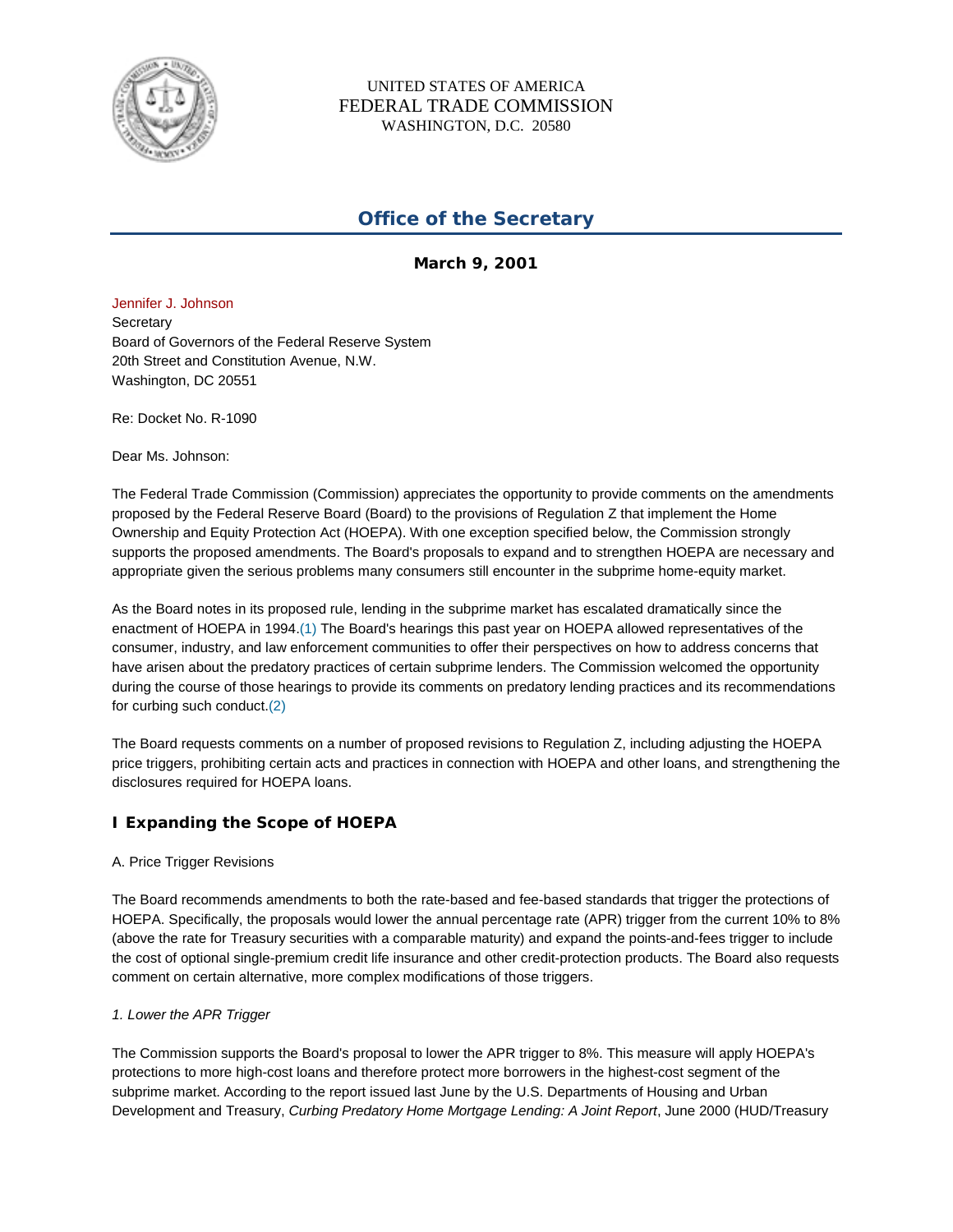Report), there is a compelling need for this regulatory adjustment. According to that study, with the current 10% trigger HOEPA's protections only apply to a very limited number of subprime mortgage loans.(3)

As the Board observes, lowering the trigger by two percentage points would expand HOEPA's protections from an estimated one percent of subprime loans to five percent,(4) still covering only a very small portion of this market.(5) An expansion of HOEPA's reach by the Board in this manner would provide a modest, yet meaningful benefit by shielding more borrowers of very high-cost loans from the particularly onerous loan terms and unfair practices prohibited by HOEPA. The Commission is aware that some parties argue against expanding HOEPA coverage on the grounds that this would limit the availability of credit to subprime borrowers. Although we recognize the theoretical possibility of such an effect, we see no evidence of it at this time, nor do we have any reason to believe that any effect would be significant.

The Board also solicits comment on whether a two-tiered rate trigger should be adopted, pursuant to which first-lien mortgages would be subject to a new 8% trigger while the trigger for second liens would remain at 10%. The Commission urges the Board to adopt a uniform rate trigger. Home-equity loans secured by second liens pose similar risks of abusive practices as first-lien loans. Moreover, this approach would add unnecessary complexity to both compliance and enforcement efforts in an already complicated area. In light of these concerns, the Commission recommends against the adoption of different APR triggers based on lien status and supports the adoption of an 8% APR trigger for all HOEPA loans.

#### *2. Expand the Points-and-Fees Trigger*

The Board proposes to include in the "points-and-fees" trigger for HOEPA all single-premium credit life insurance and similar credit protection products paid at or before closing. This modification would include the costs of optional credit life, accident, health, or loss-of-income insurance, as well as debt-cancellation coverage and other extras, in determining whether the points and fees associated with a loan exceed the greater of 8% of the total loan amount or \$451,(6) and is therefore subject to HOEPA. The Commission supports the Board's proposed change to the pointsand-fees trigger.

As explained in its prior testimony to the Board, the Commission has a long enforcement history in the area of loans sold with credit insurance and other "extras."(7) This practice, known as "packing," involves the addition of credit insurance or other "extras" to increase the lender's profit on a loan. Typically, the insurance or other extra is included automatically as part of the loan package presented to the borrower at closing, and the premium is financed as part of the loan. The lender often fails to provide the borrower with prior notice about the insurance product and the additional costs, and then rushes the borrower through the closing.(8)

Given this background, there are two important reasons why the cost of single-premium insurance should be included in the HOEPA fees-trigger. First, it will eliminate the incentive for lenders to shift fees to insurance (and other extra products) to stay below the HOEPA trigger. That incentive will only increase if the APR trigger is lowered. Second, comparable treatment of insurance costs with other fees in calculating the HOEPA fees-trigger will ensure that consumers who pay high costs for home-equity loans receive equivalent consumer protections.

The Board also asks whether the consumer's ability to cancel coverage and obtain a "full refund" would justify the exclusion of the cost of such coverage from the points-and-fees test. This exception would effectively swallow the rule and inappropriately place the burden on consumers to affirmatively assert their rights with respect to what are often hidden costs.(9) In the Commission's experience, given the way insurance is often deceptively packed into the loan, consumers may not realize they have purchased insurance, or may not realize the cost or coverage of the insurance, and are therefore unlikely to cancel even if technically they have that right.(10)

#### B. Including Open-End Credit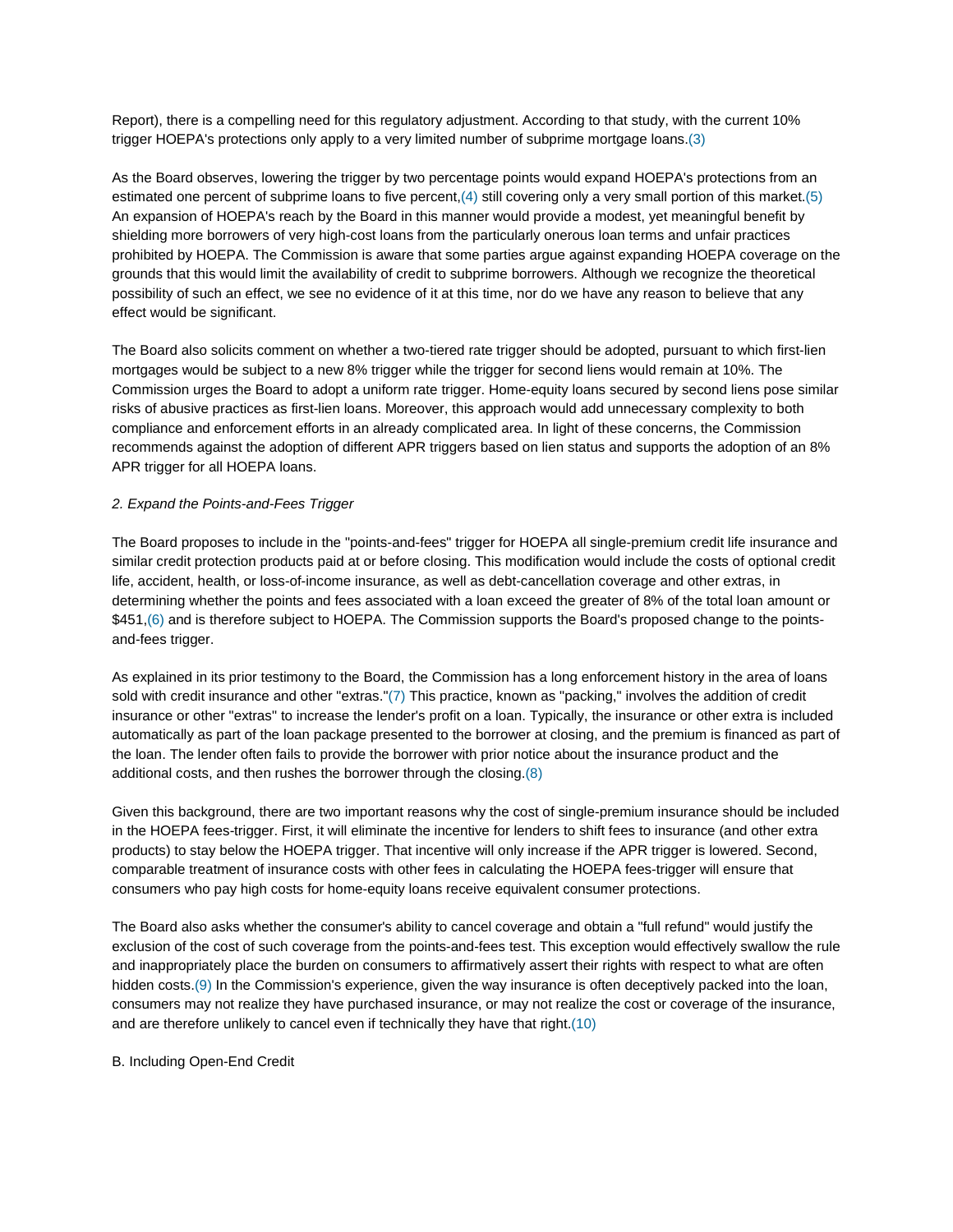The Board proposes to clarify that a loan documented as open-end that has the features and terms of closed-end credit is subject to HOEPA and other regulations, if otherwise applicable, governing closed-end credit. Further, the Board solicits comment on whether it should adopt any specific rules to prevent evasions of HOEPA, including a "rebuttable presumption" that if a borrower seeks a closed-end loan but receives a line of credit or similar open-end loan that is priced above HOEPA's triggers, the creditor intends to avoid HOEPA's obligations.

The Commission has encountered the problem of "spurious open-end credit" in its enforcement of HOEPA. The two cases noted by the Board(11) that were part of the Commission's "Operation Home Equity" involved allegations that a lender had falsely represented to consumers that the credit offered to those consumers was open-end, when in fact it was closed-end credit subject to HOEPA's protections.(12) Although the Commission was able to address these instances of deception under section 5 of the FTC Act, additional clarity with respect to when such credit would be subject to HOEPA would be helpful. The Commission also endorses the adoption of the rebuttable presumption proposed by the Board, because it would facilitate HOEPA enforcement by the Commission and others.

# **II Limiting or Prohibiting Practices that are Unfair, Deceptive, or Abusive**

## A. Loan Flipping

The Board proposes a variety of measures designed to limit the ability of a lender to refinance repeatedly its HOEPA loans. This practice, commonly referred to as loan "flipping," can be harmful to borrowers because typically each time a loan is refinanced, or flipped, new points and/or fees are charged, often without regard to the borrower's ability to repay the additional amount. As the Board notes, victims of flipping are typically borrowers who already are having difficulty repaying their original loan.(13) Although these refinancings often result in little, if any, additional cash to the borrower or other significant benefits, points and fees are often imposed on the entire amount of the new loan, not just on the incremental amount added to the loan principal through each successive refinancing.

## *1. Limitations on the Refinancing of HOEPA Loans*

The Commission supports the Board's proposal to restrict the refinancing of HOEPA loans within the first twelve months.(14) The Board would permit such refinancing if it would provide a "tangible benefit" to borrowers. The Commission suggests that the Board provide in the Final Rule, for both compliance and enforcement purposes, additional guidance concerning the "tangible benefit" standard.

## *2. Limitations on the Refinancing of Certain Low-Rate Loans*

The Commission also supports the Board's proposal to prohibit for five years the refinancing of certain low-rate loans with higher-costs loans unless the refinancing is in the interest of the borrower. The prohibition would apply to such loans, regardless of whether they are covered by HOEPA. As the Board observes, abuses have been documented with respect to the refinancing of loans issued through mortgage-assistance programs serving low- or moderateincome borrowers. This is of particular concern because those programs, typically sponsored by government or notfor-profit entities, often offer these borrowers their first opportunity for homeownership. As a result of refinancing, these borrowers may be required to pay higher, unaffordable rates and/or fees that can result in foreclosure and the loss of the borrower's first home. The Board would permit refinancing determined to be the "in the interest of the borrower." The Commission suggests that the Board provide in the Final Rule, for both compliance and enforcement purposes, additional guidance concerning the "in the interest of the borrower" standard.

## B. Call Provisions

The Board proposes to prohibit "payable on demand" or "call" provisions in HOEPA loans that allow the creditor to demand repayment of the loan principal at any time unless invoked in connection with a borrower's default. The Commission supports this common-sense proposal. Like the current limitations on balloon notes, which HOEPA already prohibits if the loan term is less than five years,(15) this proscription helps avoid forced refinancing in short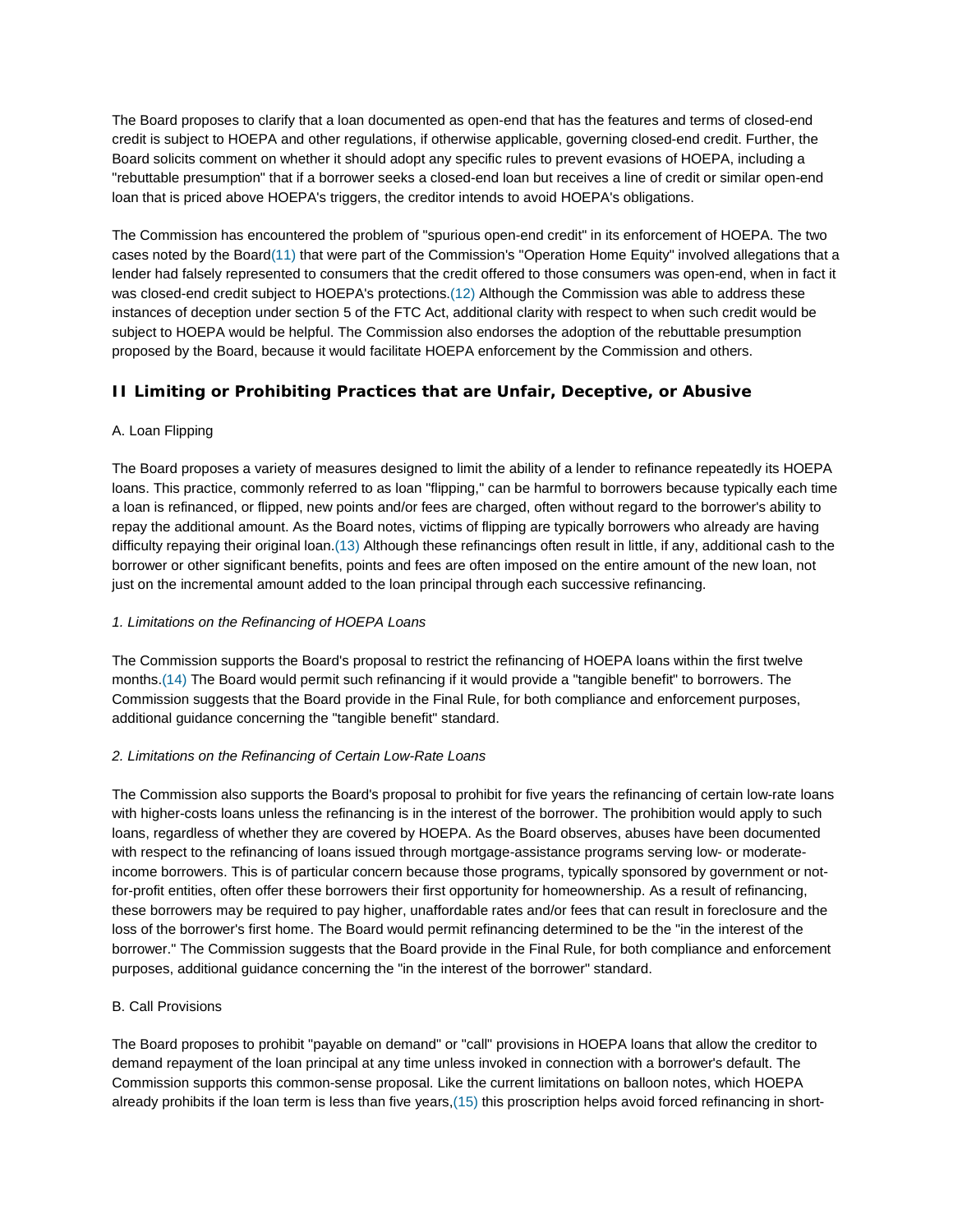term loans in order to satisfy the demand clauses. As the Board observes, these provisions raise similar concerns as balloon notes, which require lump-sum repayment of the principal at the end of the loan term, and thus warrant comparable protections.(16) This amendment would also be consistent with the TILA's treatment of home-equity lines of credit, and for that reason as well should be implemented.

#### C. Asset-Based Lending

The Board's proposal would require that creditors generally document and verify consumers' current or expected income, existing obligations, and employment, to the extent applicable. Further, it would amend the commentary to establish a rebuttable presumption of a violation of that rule if the creditor engaged in a pattern or practice of extending loans without complying with the documentation and verification requirements. It would also amend the commentary to refer to external legal standards to help determine whether a pattern or practice of lending without regard to creditworthiness exists.

Asset-based lending is among the most harmful of predatory lending practices. A loan based on the borrower's equity in the home and not the borrower's ability to repay the loan is more likely to result in foreclosure, which injures not only the homeowner but also the surrounding community. Statistical evidence noted by the Commission in its prior testimony to the Board demonstrates the link between subprime lending and foreclosure rates, the latter of which have increased more than the market share of subprime loans.(17) For example, in Chicago between 1991 and 1997, the subprime share of the mortgage origination market increased from 3 percent to 24 percent, but between 1993 and 1998, the percentage of foreclosures attributable to subprime loans rose from 1.3 percent to 35.7 percent.(18)

The Commission has specifically addressed the practice of asset-based lending as part of its HOEPA enforcement agenda.(19) In its investigations of predatory lending practices, the Commission has frequently encountered either missing or extremely poor documentation by lenders regarding what factors were considered in determining ability to pay; in some cases, lenders have failed to verify income. While Regulation B, which implements the Equal Credit Opportunity Act, requires a creditor to retain "written or recorded information used in evaluating the application," it does not generally require that such information be created in the first instance.

In light of this enforcement experience, the Commission strongly supports the Board's proposal to require that lenders generally document and verify consumers' present or anticipated income, current indebtedness, and employment status, to the extent applicable.(20) This change would provide more certainty to creditors who endeavor to comply with the law and to entities that seek to enforce it. The Commission also supports the Board's proposed commentary that references external civil rights standards for establishing a "pattern or practice" of asset-based lending.(21)

#### D. Notice to Assignees

The Board proposes a new comment that would "clarify" that assignees of HOEPA loans are subject to all claims and defenses, including but not limited to violations of TILA and HOEPA, that the borrower could bring against the originating creditor. However, because the Commission believes that the existing law clearly establishes this principle, it is an unnecessary addition to the HOEPA commentary. The statutory language is unambiguous -- an assignee is subject to "all claims and defenses." Moreover, the legislative history of HOEPA makes clear that this provision was intended to have an effect similar to that of the FTC's Trade Regulation Rule on Preservation of Consumers' Claims and Defenses, also known as the "Holder in Due Course" Rule.(22) As stated in the House Conference Report,

[This provision] eliminates holder-in-due-course protections for purchasers and assignees of [HOEPA] mortgages. Consumers maintain all claims and defenses in connection with such mortgages against assignees that can be asserted against creditors. With this provision, the conferees intend to insure that the market polices itself in order to eliminate abuses. Similar liability has been previously extended by the FTC to consumer installment paper, including automobile loans, without a significant impact on credit availability.(23)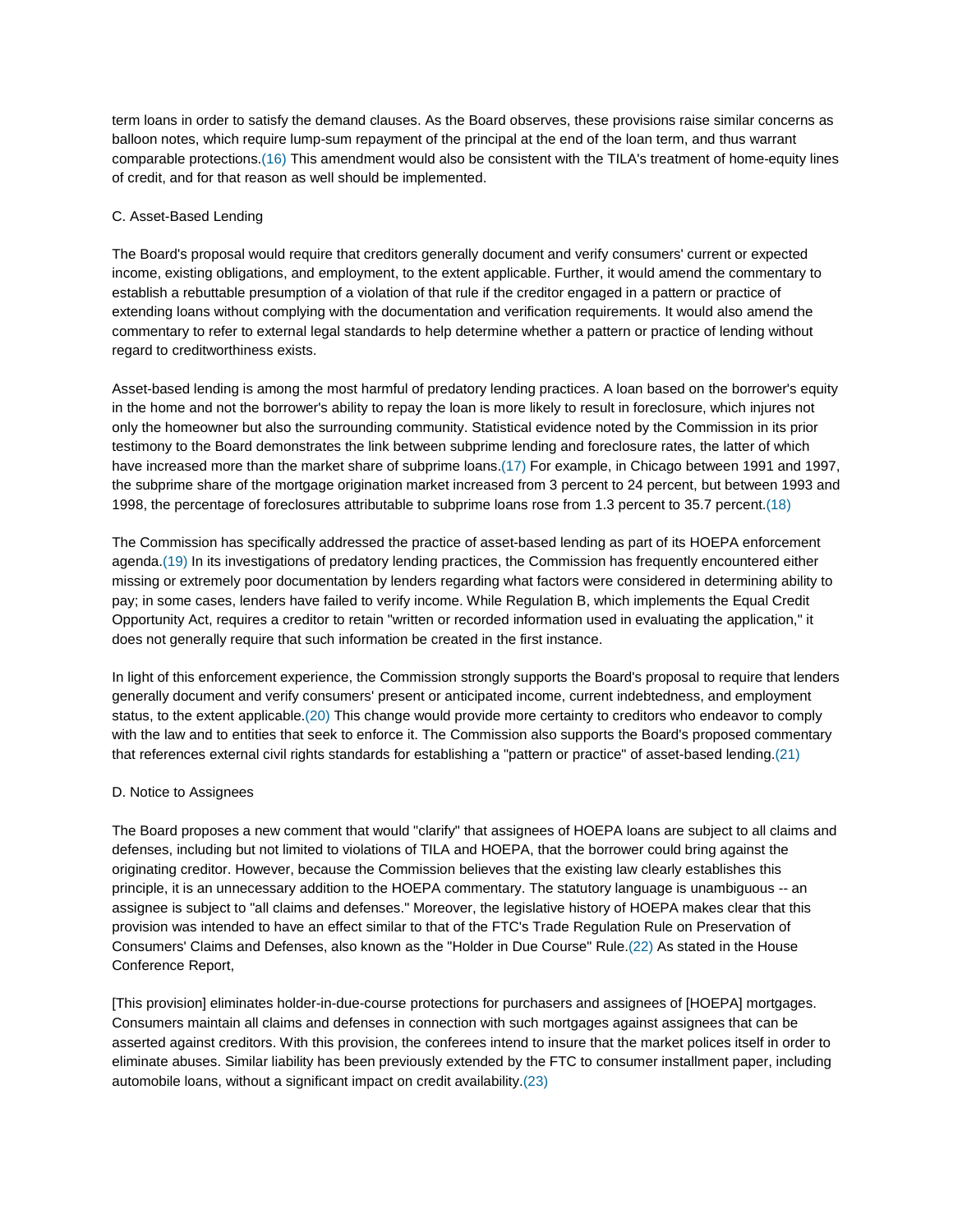Moreover, the proposed "clarification" could potentially complicate the Commission's efforts to enforce HOEPA against secondary market purchasers. Assignees might argue that the Board's action suggests that, prior to the "clarification," the law was unclear on this issue and, thus, assignees who previously purchased HOEPA loans should not be held liable.

# **III Enhancing Disclosures**

The Board addresses a number of changes to the disclosure requirements for HOEPA loans set forth in 12 C.F.R. § 226.32 (c). The Commission's comments on these proposals are based on issues that have arisen repeatedly in its enforcement of HOEPA.

## A. Affirmative Consent to Purchase of Voluntary Items

HOEPA currently requires that consumers be provided with a notice three days in advance of the transaction that discloses, among other things, the amount of the consumer's monthly or other periodic payment. The Board solicits comment on amending the disclosure obligations for HOEPA loans to include a requirement that creditors obtain the affirmative written consent of borrowers to purchase voluntary items prior to including those items in the regular payment disclosed under § 226.32(c). Without such a requirement, a creditor may quote a monthly payment that accurately reflects the loan terms contemplated by the creditor, but that includes charges never agreed to by the consumer.

The Commission supports amending the commentary to require written consent. However, in order to bolster its effectiveness, the Commission recommends that the Board specify that the consent be specific as to the items to which the consumer has consented and that the items required to be disclosed in connection with obtaining consent correspond to those required when consent is obtained at closing. Further, the Board should require that the request for such consent be clear and conspicuous, which is consistent with other requirements imposed by TILA.

## B. Total Amount Borrowed

Under the Board's proposal, the HOEPA advance disclosures would include a new item, the "total amount borrowed." As the Commission has learned through its enforcement work, notwithstanding the disclosures otherwise required under TILA, deceptive sales techniques may successfully confuse borrowers about the TILA-required terms.(24) Currently, when the consumer pays points and fees, the amount financed is typically lower than the amount borrowed. Most recently, the Commission challenged such tactics in its suit against the First Alliance Mortgage Companies.(25) The defendants, a subprime lender based in Orange County, California, its parent company, and a Minnesota affiliate, allegedly marketed high-cost home-equity loans to vulnerable borrowers through misleading statements and aggressive sales tactics that were designed to obfuscate the true meaning and significance of TILArequired disclosures. In the experience and opinion of the Commission, the addition of the total amount borrowed as a discrete term included in the HOEPA advance disclosures will at least alert borrowers to the fact that the financing of high points and fees may add substantially to the loan amount,(26) information that the monthly payment amount may not convey.

## **IV. Conclusion**

The Commission appreciates the Board's efforts to expand HOEPA's protections to enhance consumer protections in the subprime mortgage market. Due to the sharp increase in subprime lending, it appears that predatory lending practices are also on the rise, making the Board's proposed steps especially critical at this time. With its enforcement authority under HOEPA and other laws, the Commission will continue to work to protect borrowers from these abuses.

The Commission appreciates your consideration of these views. If any other information would be useful regarding these matters, please contact Joel Winston, Associate Director, Division of Financial Practices at (202)326-3224.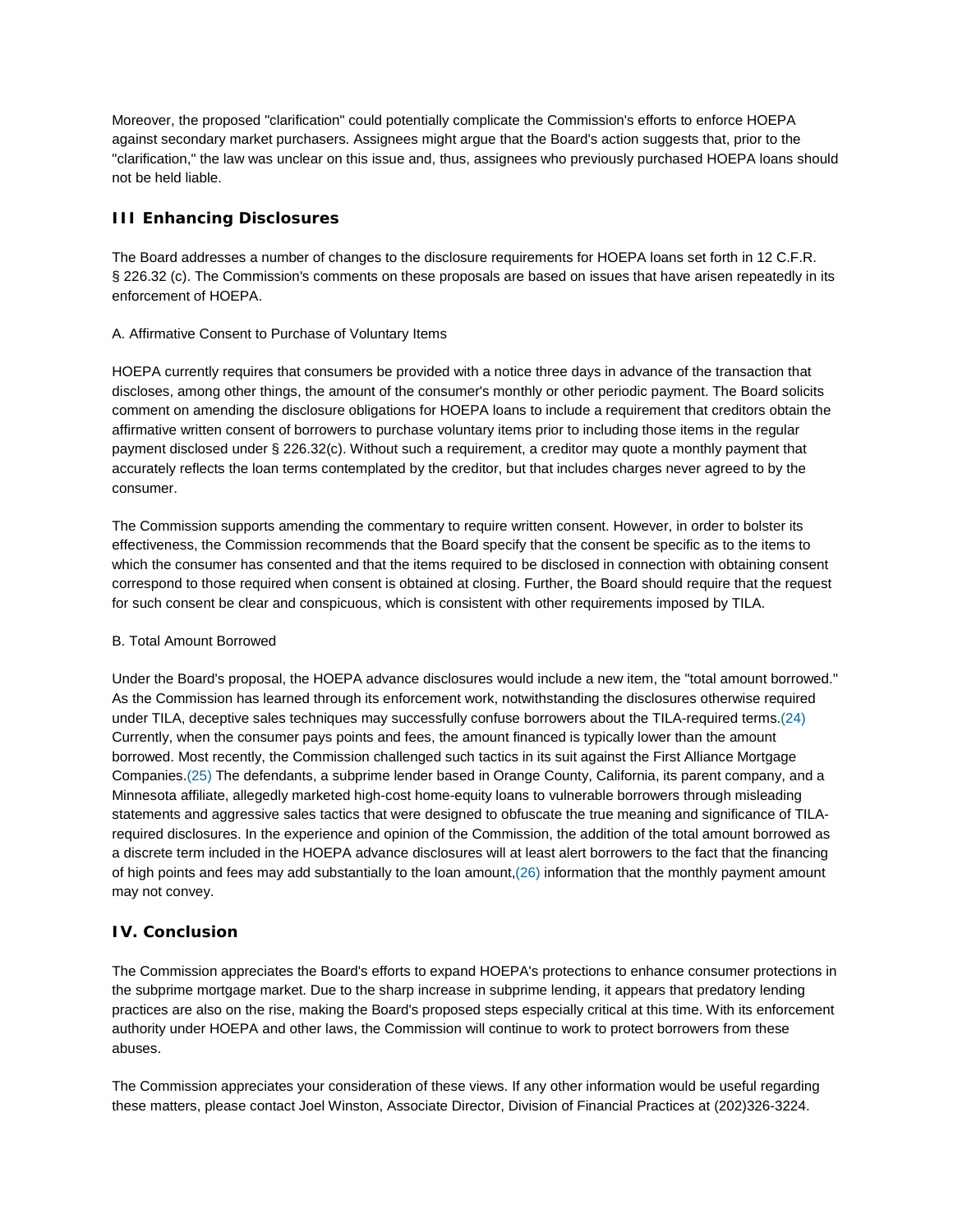By direction of the Commission.

Donald S. Clark **Secretary** 

## **Endnotes:**

1. The Board observes that "the number of subprime loans made by lenders that identify themselves primarily as subprime lenders increased about six times -- from 138,000 in 1994 to roughly 856,000 in 1999." 65 Fed. Reg. 81438, 81439 (2000).

2. See Prepared Statement of the Federal Trade Commission before the Board of Governors of the Federal Reserve System on Predatory Lending Practices in the Home-Equity Market, delivered by Peggy Twohig, Assistant Director for Financial Practices, San Francisco, California, Sept. 7, 2000 http://www.ftc.gov/os/2000/09/predatorylending.htm (Board Statement).

3. For example, the Report notes that from July through September 1999, only 0.7% of all subprime loans would be covered by HOEPA. HUD/Treasury Report at 85. Although the actual number may be slightly higher because the example relies upon note rates and not APRs, it nonetheless demonstrates that the current APR trigger brings few loans under HOEPA.

4. The Board cites data compiled by the Office of Thrift Supervision. 65 Fed. Reg. at 81441. While the Board's estimate may be conservative because that data is based on note rates and not APRs, the Commission believes that the number of high-cost loans that would be covered by HOEPA after the APR-trigger was lowered to 8% would still be a relatively small share of the subprime market.

5. The Commission has found that many current lenders price their loans just below the HOEPA triggers, and that such loans often are accompanied by abusive lending practices. Lowering the trigger could bring many of these loans under HOEPA's protections.

6. 12 C.F.R. § 226.32(a)(1)(ii). The dollar amount trigger is adjusted annually, and is set at \$465 for 2001.

7. See Board Statement, supra note 2, at 10-13.

8. The lender may employ a variety of tactics to misrepresent the inclusion of the credit insurance in the loan, such as implying that the insurance is free by telling the borrower that it "comes with the loan." See Prepared Statement of the Federal Trade Commission before the House Committee on Banking and Financial Services on Predatory Lending Practices in the Subprime Industry, May 2000, delivered by David Medine, Associate Director for Financial Services http://www.ftc.gov/os/2000/05/predatorytestimony.htm.

9. Such "negative options" plans can operate in ways that are unfair or deceptive to consumers, as is evidenced by the Commission's trade regulation rule governing such practices. See Use of Negative Option Plans by Sellers in Commence, 16 C.F.R. Part 425.

10. Even if the borrower asserts that right, he or she may not actually obtain a "full refund." In the Commission's enforcement experience, lenders may only credit consumers' accounts with the amount of the insurance premium, and not rebate the interest that has already accrued on the premium, the financed points charged on the premium, or the interest that has accrued over the loan term on those points.

11. 65 Fed. Reg. at 81446.